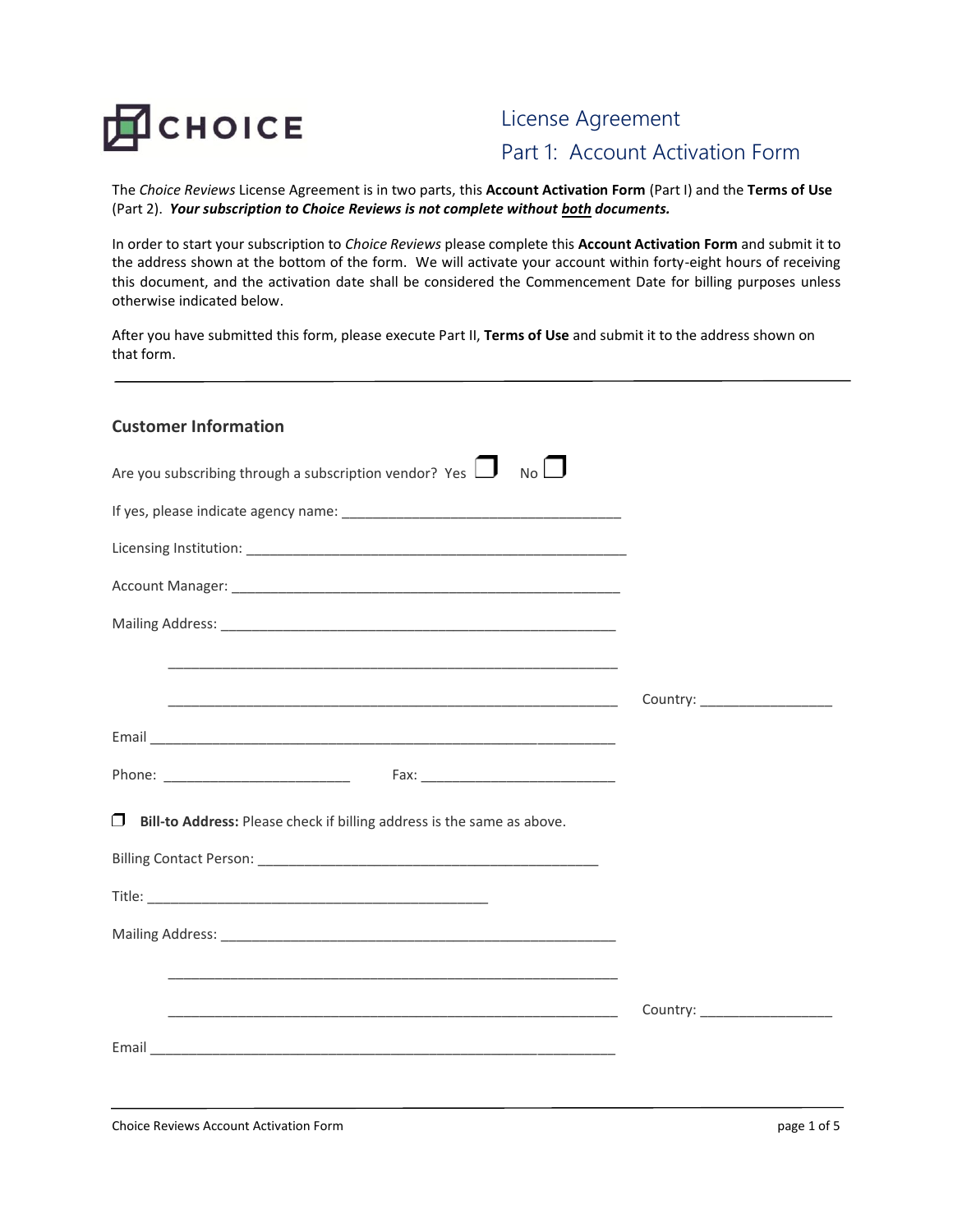Phone: \_\_\_\_\_\_\_\_\_\_\_\_\_\_\_\_\_\_\_\_\_\_\_\_ Fax: \_\_\_\_\_\_\_\_\_\_\_\_\_\_\_\_\_\_\_\_\_\_\_\_\_

#### **Site Licenses**

Your license to *Choice Reviews* is a Site license. As defined in the License Agreement, a Site is (a) a building or geographically continuous campus having a single physical address, and (b) affiliated buildings or facilities located within the same city as the main campus. For the avoidance of doubt, branch campuses, regional campuses, extension campuses (for universities) or branch libraries (for public libraries) are considered separate Sites, *provided that they have separate physical libraries.* Those branch sites having separate physical libraries are subject to additional licensee fees on a per-Site basis.

| Number of Sites to be licensed:                                                                 | Region: $\Box$ United States $\Box$ Rest of World |
|-------------------------------------------------------------------------------------------------|---------------------------------------------------|
| Institution Type: $\Box$ College or University $\Box$ Public Library $\Box$ K-12 school library |                                                   |
| $\Box$ Government Library $\Box$ Special Library $\Box$ Other                                   |                                                   |

| <b>SITE ONE</b>                                          |          |                                                                                                                       |                       |                                                                                                                  |
|----------------------------------------------------------|----------|-----------------------------------------------------------------------------------------------------------------------|-----------------------|------------------------------------------------------------------------------------------------------------------|
|                                                          |          |                                                                                                                       |                       |                                                                                                                  |
| FTEs (US colleges and universities only): ______________ |          |                                                                                                                       |                       |                                                                                                                  |
|                                                          |          |                                                                                                                       |                       | Site One Administrator (if different from Account Manager, above)__________________________________              |
|                                                          |          |                                                                                                                       |                       |                                                                                                                  |
|                                                          |          | <u> 1989 - Johann Stoff, deutscher Stoff, der Stoff, der Stoff, der Stoff, der Stoff, der Stoff, der Stoff, der S</u> |                       |                                                                                                                  |
|                                                          |          |                                                                                                                       |                       |                                                                                                                  |
|                                                          |          |                                                                                                                       |                       |                                                                                                                  |
|                                                          |          |                                                                                                                       |                       |                                                                                                                  |
|                                                          |          |                                                                                                                       |                       | IP Address: (Use a hyphen in the 4 <sup>th</sup> octet to indicate an IP range. Example IP: 123.45.678.150-255.) |
| $1st$ Octet                                              | 2d Octet | $\vert$ 3 Octet                                                                                                       | 4 <sup>th</sup> Octet |                                                                                                                  |
|                                                          |          |                                                                                                                       |                       | List IP(s) for Site One only. For<br>additional IPs for Site One,                                                |
|                                                          |          |                                                                                                                       |                       | please use a separate sheet.                                                                                     |
|                                                          |          |                                                                                                                       |                       |                                                                                                                  |
|                                                          |          |                                                                                                                       |                       |                                                                                                                  |
| <b>SITE TWO</b>                                          |          |                                                                                                                       |                       |                                                                                                                  |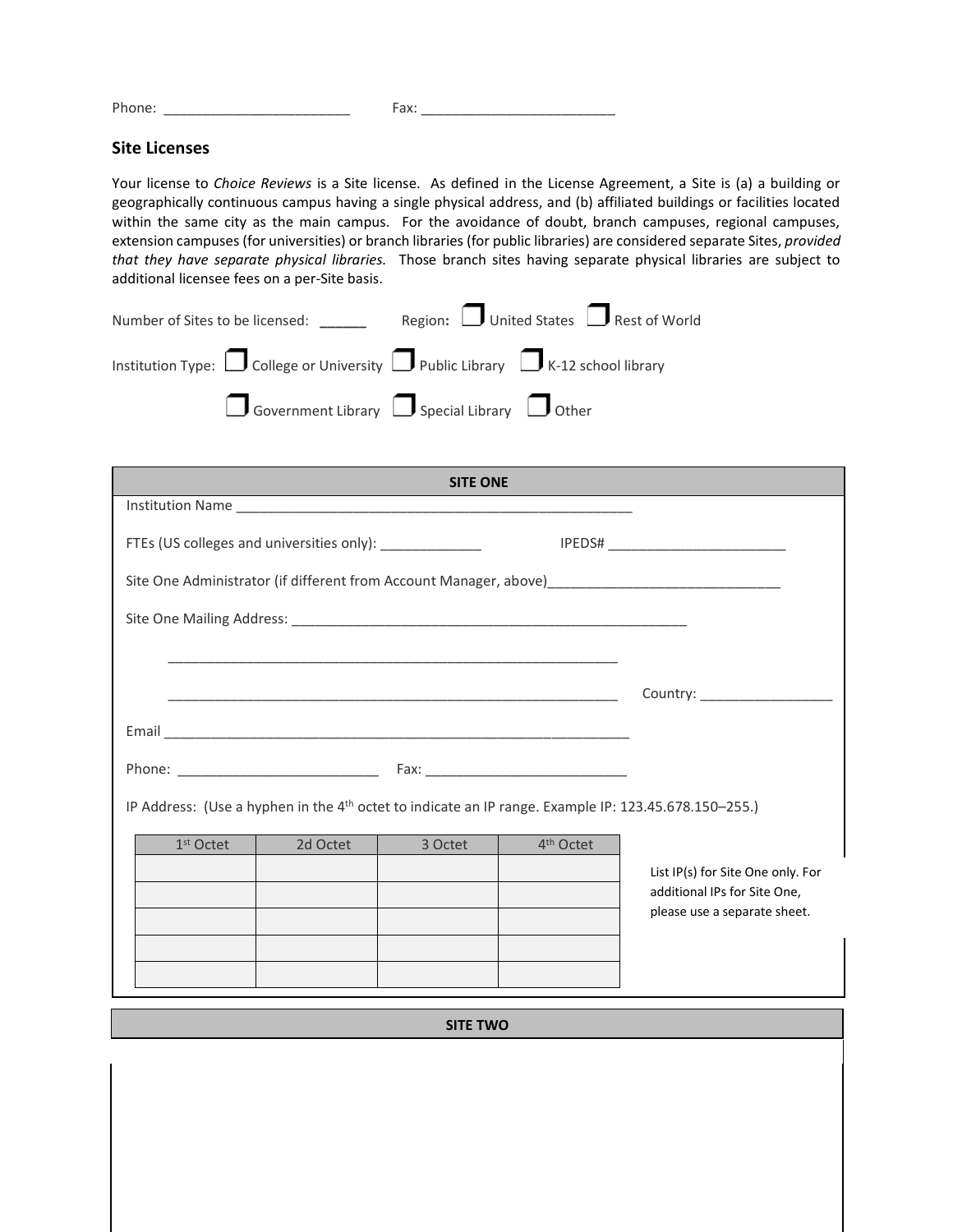| FTEs (US colleges and universities only): ______________ |          |         |                       |                                                                                                                  |
|----------------------------------------------------------|----------|---------|-----------------------|------------------------------------------------------------------------------------------------------------------|
|                                                          |          |         |                       | Site Two Administrator (if different from Account Manager, above) _________________________________              |
|                                                          |          |         |                       |                                                                                                                  |
|                                                          |          |         |                       |                                                                                                                  |
|                                                          |          |         |                       | Country: _____________________                                                                                   |
|                                                          |          |         |                       |                                                                                                                  |
|                                                          |          |         |                       |                                                                                                                  |
|                                                          |          |         |                       | IP Address: (Use a hyphen in the 4 <sup>th</sup> octet to indicate an IP range. Example IP: 123.45.678.150-255.) |
| $1st$ Octet                                              | 2d Octet | 3 Octet | 4 <sup>th</sup> Octet |                                                                                                                  |
|                                                          |          |         |                       | List IP(s) for Site Two only. For                                                                                |
|                                                          |          |         |                       | additional IPs for Site Two,                                                                                     |
|                                                          |          |         |                       | please use a separate sheet.                                                                                     |

| <b>SITE THREE</b>                                                                                                |             |
|------------------------------------------------------------------------------------------------------------------|-------------|
|                                                                                                                  |             |
| FTEs (US colleges and universities only): ________________                                                       |             |
| Site Three Administrator (if different from Account Manager, above)________________________________              |             |
|                                                                                                                  |             |
|                                                                                                                  |             |
|                                                                                                                  |             |
|                                                                                                                  |             |
|                                                                                                                  |             |
| [continued on next page]                                                                                         |             |
|                                                                                                                  |             |
| IP Address: (Use a hyphen in the 4 <sup>th</sup> octet to indicate an IP range. Example IP: 123.45.678.150-255.) |             |
| <b>Choice Reviews Account Activation Form</b>                                                                    | page 3 of 5 |
|                                                                                                                  |             |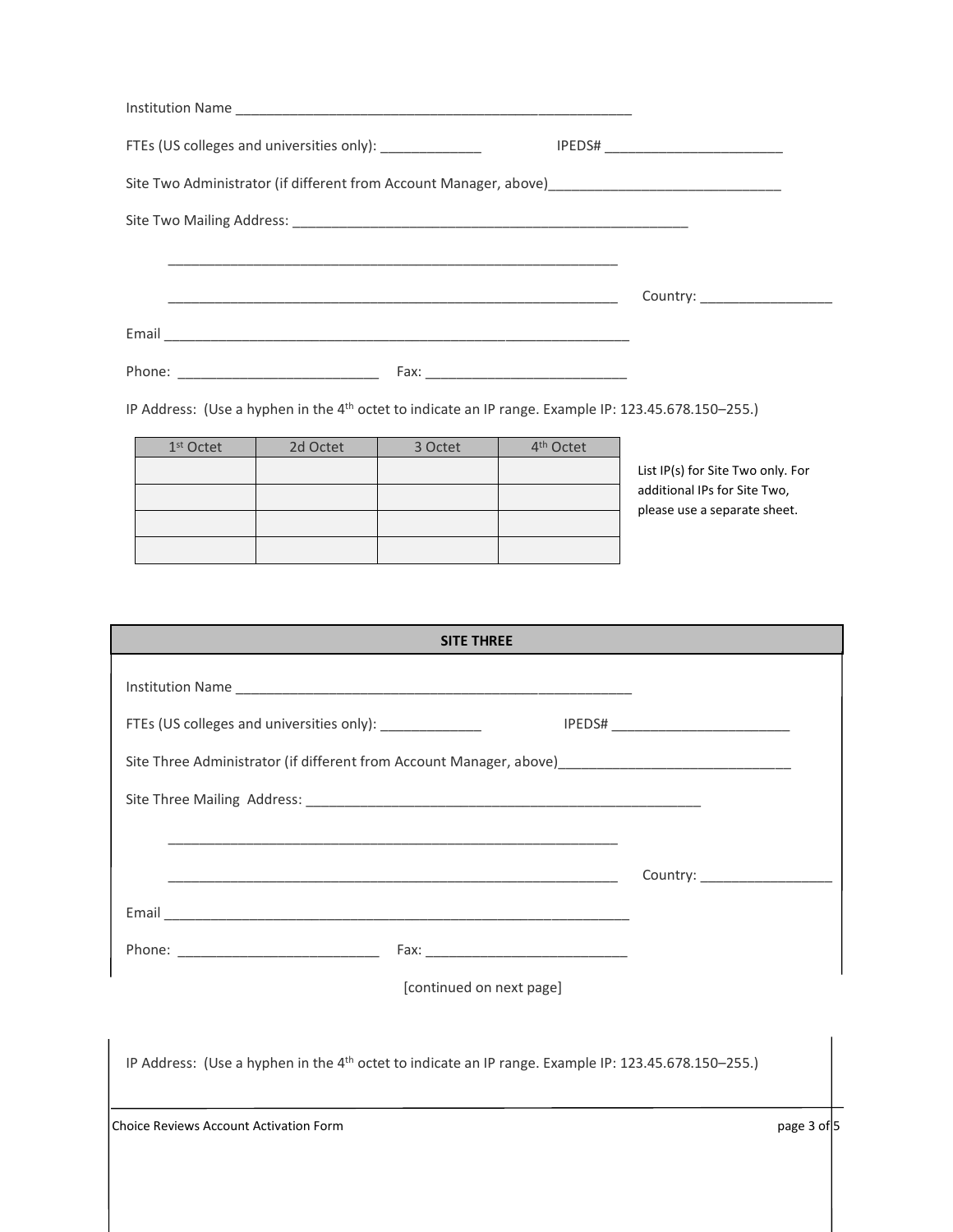| 1 <sup>st</sup> Octet | 2d Octet | 3 Octet | 4 <sup>th</sup> Octet |
|-----------------------|----------|---------|-----------------------|
|                       |          |         |                       |
|                       |          |         |                       |
|                       |          |         |                       |
|                       |          |         |                       |

List IP(s) for Site Three only. For additional IPs for Site Three, please use a separate sheet

 *(use separate sheets if necessary for additional sites)*

## **Commencement Date and Term**

Your subscription shall begin on the date your account is activated (the Commencement Date) and shall extend through the one-year anniversary of this date. If you prefer another Commencement Date, please indicate below; we will activate your account on the date so written:

Please start my account on the following date: \_\_\_\_\_\_\_\_\_\_\_\_\_\_\_\_\_\_\_\_\_\_ (Leave blank if you wish the account to be activated immediately.

### **License Fee**

If you have a special offer code, please enter it here:

#### **STEP ONE**:

Email *Choice Reviews* customer service a[t support@acrlchoice.freshdesk.com](mailto:support@acrlchoice.freshdesk.com) with the following information:

- Number of sites
- Institution type (see Site Licenses, above)
- Special offer code, if any

#### **STEP TWO:**

Enter the license fee provided you by our customer service representative in the space provided below.

As full payment for access to the Database at the Site(s) listed above for the Term and under the conditions set forth herein, Subscriber agrees to pay ALA in the amount of \$

| <b>OFFICE USE ONLY:</b> |            |             |                      |
|-------------------------|------------|-------------|----------------------|
| Sites:                  | Type Code: | Total FTEs: | Verified (initials): |

## **Please sign and date below as indicated below:**